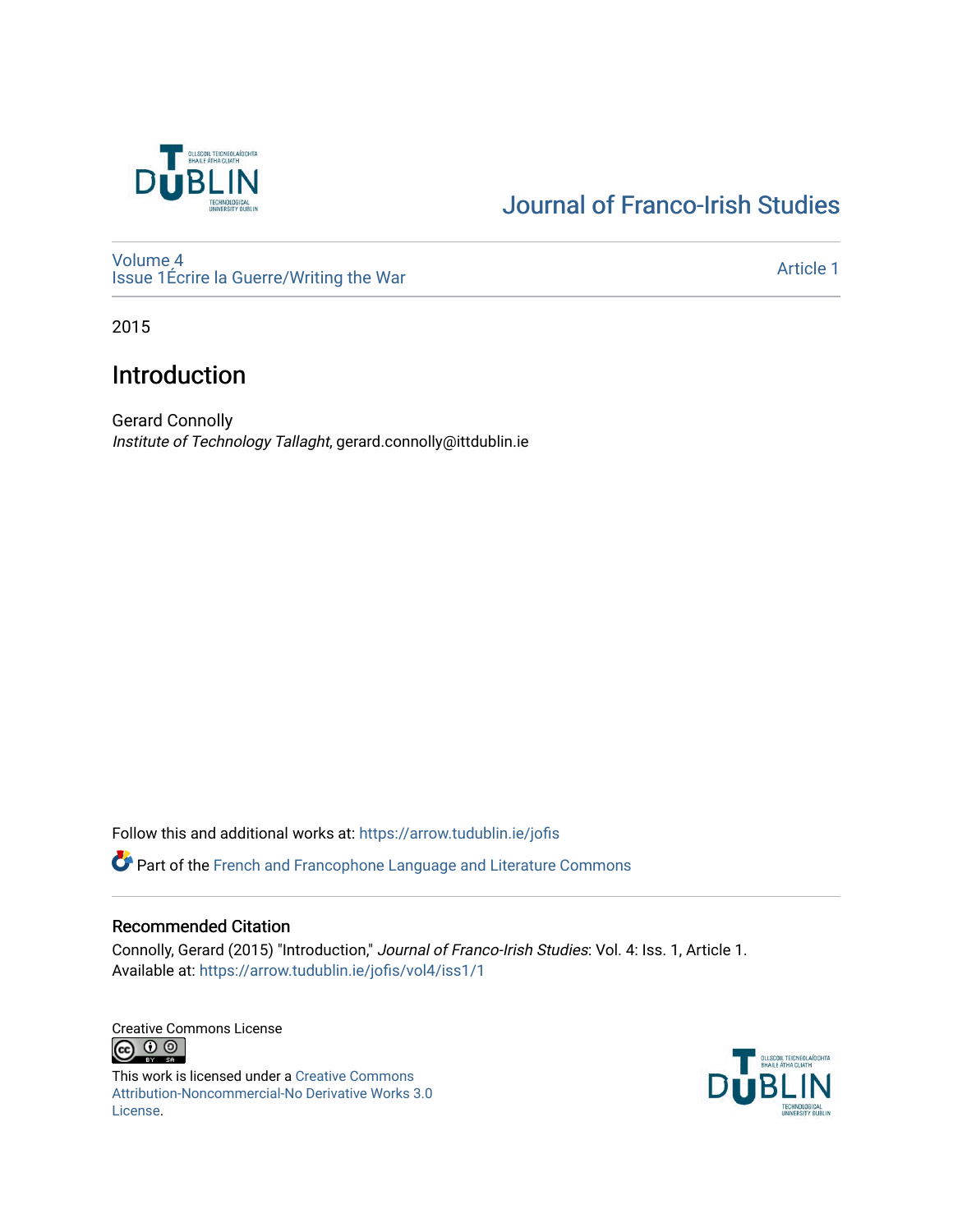#### **Introduction**

In the novel *Voyage au bout de la nuit* (1932), Louis-Ferdinand Céline has his narrator Bardamu – despatched to the front in 1914 – declare rather grandly:

The biggest defeat in every department of life is to forget, especially the things that have done you in, and to die without realizing how far people can go in the way of nastiness. When the grave lies open before us, let's not try to be witty, but on the other hand, let's not forget, but make it our business to record the worst of human viciousness we've seen without changing one word. When that's done, we can curl up our toes and sink into the pit. That's work enough for a lifetime. $<sup>1</sup>$ </sup>

Bardamu talks as though this kind of unvarnished remembrance was actually *possible.* Worse still, even before he has gotten into his stride as supposed chronicler of human nastiness, his creator has started to undermine him. Céline, already part of the French cavalry by 1912, could easily have confined himself to laborious descriptions of the day-to-day sadism of barracks life with a view to carrying out the mission of his protagonist. Instead, he has chosen the *novel*, of all things, to immortalise his war experience; he deploys humour at its most acidic, empathy at its most disarming; we are bombarded with *impressions*. No attempt is made at historical accuracy; nothing that unfolds in regard to human beings is easy or straightforward.

In an equally ambivalent vein, consider this, from Céline's contemporary Blaise Cendrars, in the early pages of his dubious memoir *La main coupée* (1946):

The Jerries' flares were dying out. [...] With consternation, I contemplated this livid dawn, slowly disrobing in the mud. Nothing in this whole miserable, dripping, ravaged and tattered landscape was solid, and I myself stood there like a beggar at the threshold of the world, soaked to the skin, slimy, plastered with shit from head to toe, and cynically delighted to be there, and to see all this with my own eyes...

I hasten to add that there is nothing beautiful about war...<sup>2</sup>

Again, one senses some vague sleight-of-hand at work here. But, as the author says, when it came to the war, "Nothing [...] was solid..." Small wonder, then, that the painting of the day

**.** 

<sup>1</sup> Céline, *Journey to the End of the Night,* translated by Ralph Manheim (London: Calder, 2004), p.28.

<sup>2</sup> Blaise Cendrars, *Lice,* translator uncredited (London: New English Library, 1974) p.47.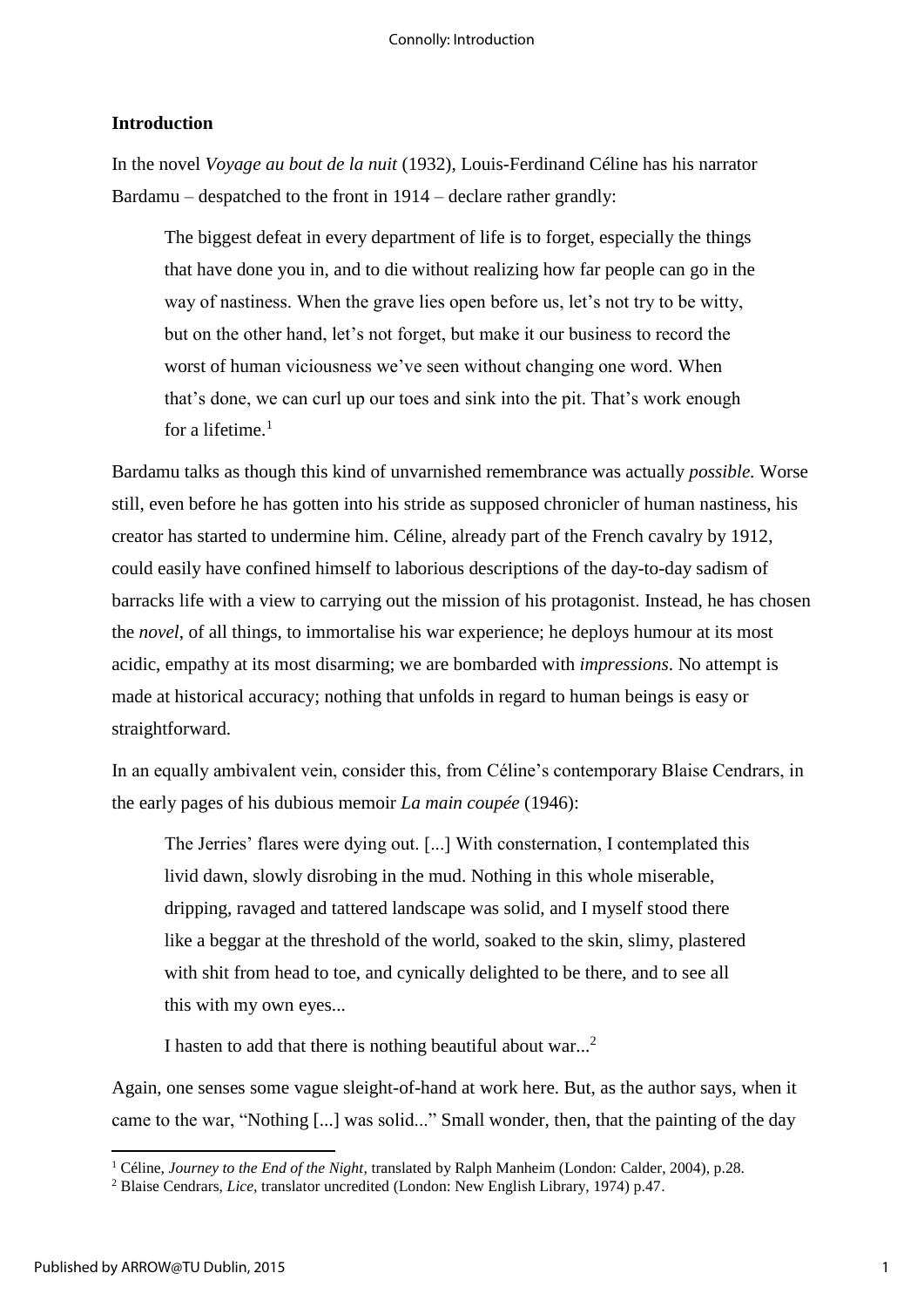is often described as "impressionistic" or "surreal"; the landscapes ever-melting, slipping from our grasp like the pocket-watches of Dalí. Perhaps *La main coupée* itself is best viewed with a sense of stepping back from a vast canvas: very quickly, the anti-war hand-wringing seems perfunctory. What dominates the foreground (and let us not forget that his book was written a good thirty years after Cendrars lost his arm at Champagne) is the author's reverence for an emphatically *male* camaraderie and an unabashed joy in raw experience. Nothing beautiful about war? Cendrars was not the only one that didn't entirely believe it, as Terry Phillips emphasises in the case of William Orpen, who both wrote and painted the Great War and found an "eerie beauty" in the ravaged landscape. Phillips' paper goes on to show how the likes of Orpen along with the writers Lord Dunsany, Patrick MacGill and Sean O'Casey set about the colossal task of describing the battlefields to those who had stayed behind and were therefore utterly without reference-points. To this end, these craftsmen had recourse to the schools of impressionism and surrealism, gothic literature, fairy and folk tales, and the fantasy genre. It is the stage design for O'Casey's *The Silver Tassie*, more than the play itself, which is of particular interest here. Unlike the other three, O'Casey had not seen combat at close quarters and instead allowed first-hand verbal accounts to inform his work, thus exposing himself to predictable howls of protest, for, the argument ran, given his level of remove from the actual fighting, how could his vision *not* be skewed by the wishful thinking of a civilian-dramatist?

As it turns out, reading through some of the papers presented here, one is left with the strange impression that in the act of remembering, of bearing witness through art, human beings are not nearly as corruptible as they imagine. Both Phillips and John McDonagh note the striking similarities in the language of those writers in favour of the war and those opposed to it. McDonagh's paper, for example, contrasts the often minor divergences in the poetry of two men killed in action: Francis Ledwidge, who believed to the very end in the Great War as part of the Irish struggle for home rule, and Wilfred Owen who would go on to compose devastating and excoriating anti-war verses. However, if the untrustworthiness of memory has been somewhat overstated, the theme of remove, of detachment, is arguably more contentious.

In "Dissonant, dissident and detached", Mary Pierse argues that any interpretation of the period from 1914 to 1918 which ignores the voices of writers absent from the combat is necessarily an impoverished one. She focusses specifically on Irish figures who, as outlined in McDonagh's paper, typically found themselves detached from events on several levels at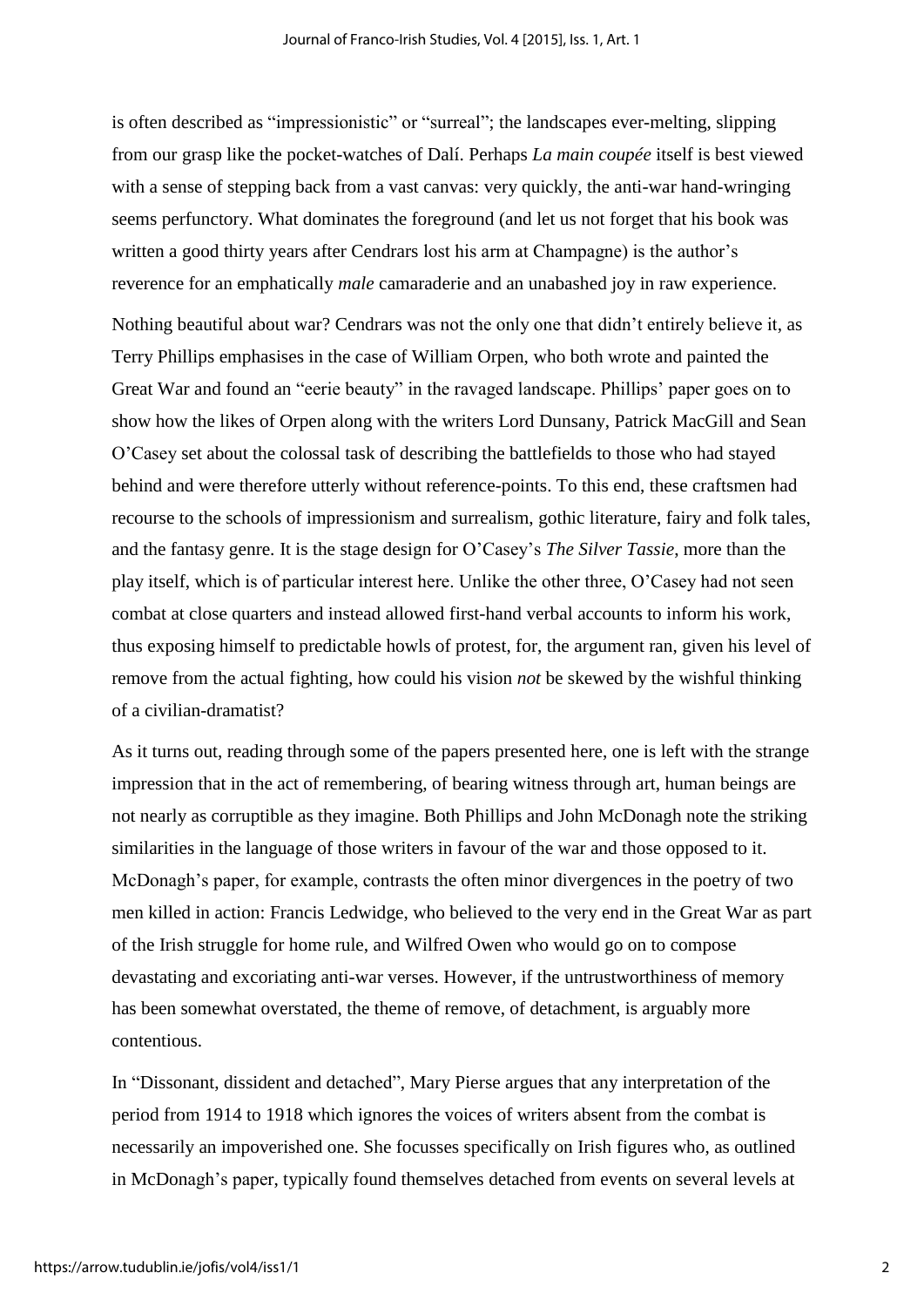#### Connolly: Introduction

the same time: politically, culturally, geographically, and simply *as artists*. Pierse adds a further dimension: the rarely-heeded feminist perspective. It is noteworthy, for example, that for Countess Markievicz and Winifred Letts, just as for Céline and Cendrars, what the Great War served to highlight more than anything was class division and appalling social injustice. George Bernard Shaw, similarly, publically deplored patriotism, opining that the war was little more than a scandalous duping of the working class: suggesting that, in time, the men on both sides might "shoot their officers and go home". While Céline and Cendrars' real-life reasons for going to the front in the First War - and offering to do so again in the Second - are complex and contradictory, in their writings, they return repeatedly to the idea that the phenomenon of war in general has far less to do with nationality than with class.

With the likes of Shaw and Letts, their anger and sense of frustration is palpable. More poignant is the testimony of those *temporally* detached from the action. Both Albert Camus and Jean Sulivan were infants when their fathers were killed in the Great War. In comparing their work, Eamon Maher highlights the painful legacy foisted upon the often forgotten victims of the conflict: the parents, siblings, wives and children of the men who died at the front. For Camus and Sulivan, the war is unquestionably part of their make-up and yet they are shut out from it: "At times you'd like to have the perspective of those who died", Sulivan admits ruefully. At the same time, in dealing with both of these writers, Maher evokes yet another level of estrangement – a major theme of Grace Neville's paper on Annie Ernaux, along with my own on Cendrars – between the remote citadels of political power and the quiet persistence of the village community.

In a section of *Les Années*, Ernaux brings the reader into the rambling table talk of adults on lazy afternoons in the French provinces in the decades immediately following the Occupation. These were people who had enjoyed a strangely vicarious war; a time of hardship, no doubt, but with an undeniable *frisson* in the air. As they absorb these tales from the fringes of the war, the youngsters of Ernaux's generation have thrust upon them a kind of flipside to the sense of inadequacy experienced by Sulivan and Camus; a feeling of having fallen asleep at the wheel and missed out on something marvellous. Here, Neville touches upon an ethical question which will – and should - always make us queasy: what is it that enchants us so sado-masochistically about war? What, for instance, do we really hope to accomplish by taking coach tours to the battlefields of Ypres or the death-factories of Auschwitz? In the future, will people sign up for package holidays to Iraq and Syria with the same giddy fascination?